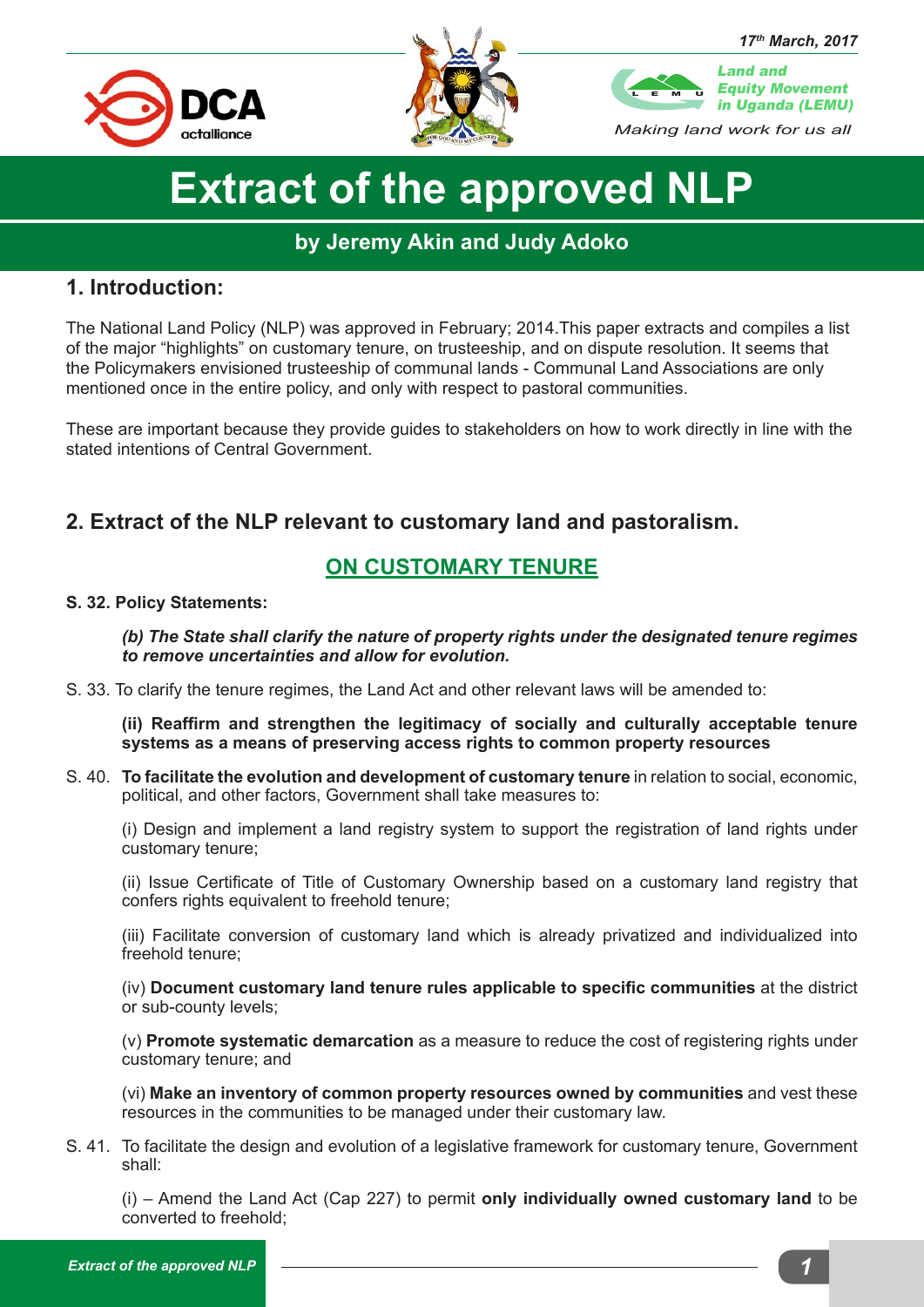(ii) – **Amend the Registration of Titles Act (Cap 230) to place customary tenure at par** (same level) with other tenure systems;

(iii) Modify the rules of transmissions of land rights under customary land tenure to guarantee gender equality and equity;

(iv) Make provisions for joint ownership of family land by spouses;

(v) Recognise the role of customary institutions in making rules governing land, resolving disputes and protecting land rights.

(vi) – **Define family and individual land rights, from communal rights under customary land tenure** and **distinguish the rights and obligations of customary institutions vis-à-vis those of the community and individuals**; and

(vii) – Provide for **registration of customary land held under trusteeship by traditional institutions or cultural leaders on behalf of communities in the names of trustees.**

### **ON DISPUTE RESOLUTION**

- i. 42 To strengthen traditional land management and administration institutions, Government will take measures to:Recognise and enforce decisions of traditional land management institutions by local government and state institutions;
- ii. Ensure full judicial backing for traditional institutions as mechanisms of first instance in respect of land rights allocation, land use regulation and land dispute for land under customary tenure;
- iii. Ensure that the decisions of traditional land management institutions uphold constitutional rights and obligations with regard to gender equity;
- iv. Develop guidelines and procedures under customary land law for the allocation and distribution of land complying with the principles of equality and natural justice.
- **S. 116 Legislative and other measures will be taken to: (**(i) to (viii) but only (iii) to viii) produced below)
	- v. (iii) Provide clear rules for application of law by land tribunals to **permit hierarchical application of state and customary law** depending on the circumstances, facts, and characteristics of the dispute in question;
	- vi. (iv) **Accord precedence to indigenous principles and practices in dispute management**  institutions in respect of disputes over land held under customary land tenure;
- vii. (vi) **Define a clear hierarchy for dispute resolution structures** to guarantee the finality and authoritativeness of decisions, subject to appeal to higher levels of jurisdiction;
- viii. (viii) **Encourage and build capacity for alternative dispute resolution** on land matters and application of principles of natural justice.

#### **PART 4.7 – COMMON PROPERTY RESOURCES ON PRIVATE LAND**

**53.** Common property resources are usually managed through institutional arrangements, customs and social conventions, designed to induce joint solutions to issues of access and benefit-sharing. These resources are often, situated on land owned privately by individuals and/or communities. "The 1995 Constitution and Land Act (Cap 227) do not take into account the role of local communities in the preservation and management of common property resources. Common Property Resources, especially communal grazing land have in the past been grabbed, sold illegally, or individualized by some members of the local communities."

#### **S. 54. Policy Statements:**

*(a) Government will reform laws and regulations for the management of common property resources to conform with standards for sustainable use and development.*

*(b) Government shall, in collaboration with individual or community owners, ensure the*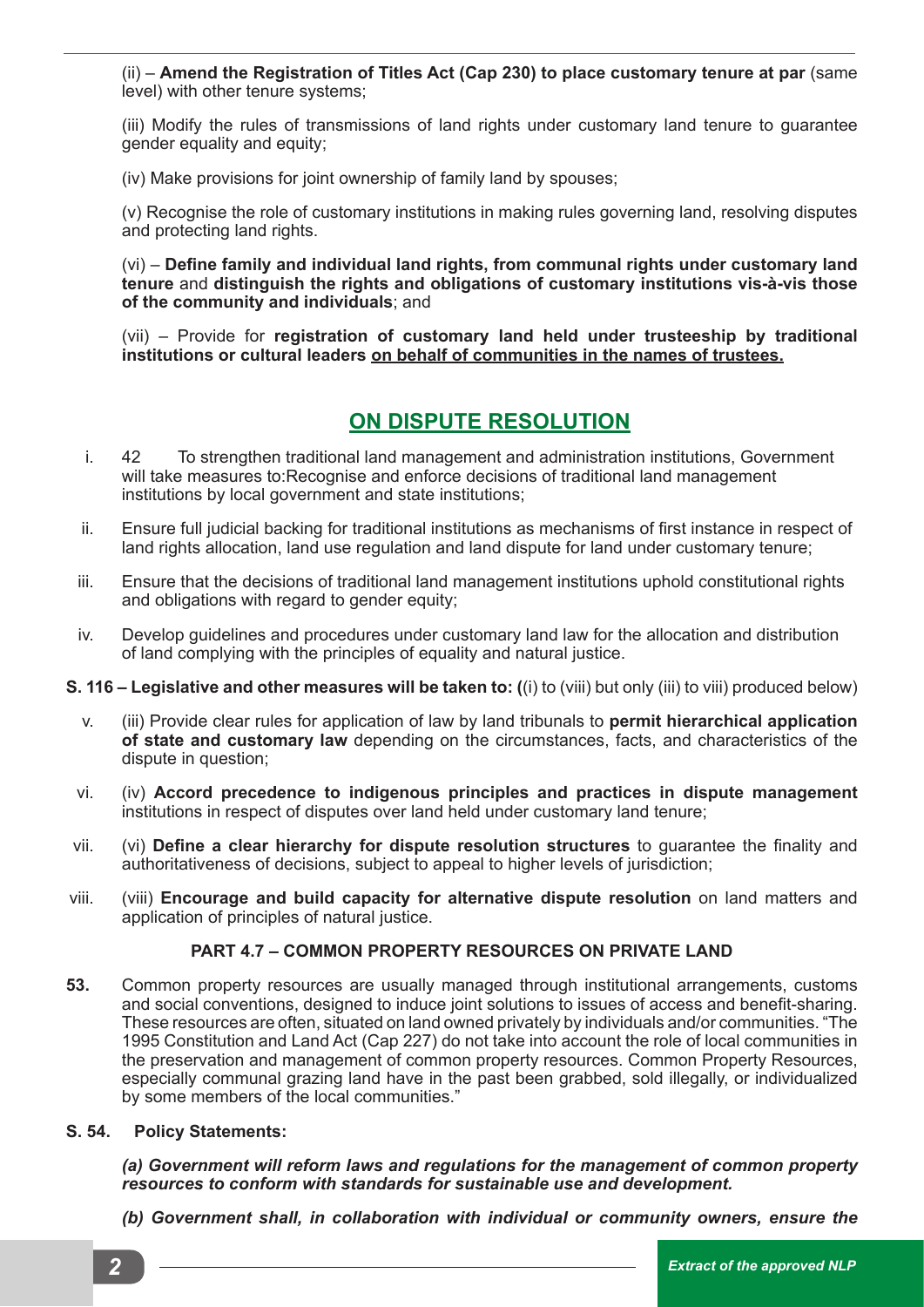#### *sustainable use and management of privately owned land-based resources.*

S. 55. Government will take measures to institute the following reforms:

(i) Identify and access routes or corridors to common property resources for public use;

(ii) Enact appropriate legislation to clarify who may have access to what categories of common property resources and how such access may be secured;

(iii) **Identify and document all common property resources** wherever located and irrespective of their tenure status;

(iv) Ensure that common property resources exclusively used by or available to particular communities are **directly held and managed by them**;

(v) Develop mechanisms which will mediate between state, local authorities, communities, and individual interests in particular common property resources;

(vi) **Facilitate communities and their traditional institutions to register and legalize their ownership over common property resources**; and

(vii) **Build capacity for management of common property resources** by local governments and communities by recognizing and regularizing their roles.

#### **4.9 LAND RIGHTS OF PASTORAL COMMUNITIES.**

59 Pastoral communities occupy rangelands with harsh climatic and ecological conditions. The severity of competition for grazing and water resources with neighboring communities has increased as cultivators expand into areas suitable for grazing. Pastoral mobility is constrained, yet it is a key ingredient in managing the low net productivity, risk and unpredictability in the rangelands. Access to land resources has also progressively reduced, as successive individual, private and government agency actions, alienated grazing areas for the establishment of national parks, wildlife reserves, protected areas, government or military schemes and ranching schemes. Whereas nomadic pastorals practices are allegedly associated with land invasions or grabbing and "illegal" land buying in some areas, it is necessary to protect pastoral land rights, but not at the expense of nonpastoral communities.

#### **S. 61. – To protect the land rights of pastoralists, government will take measures to:**

(i) Ensure that pastoral lands are held, owned, and controlled by designated pastoral communities as common property under customary tenure;

(ii) Develop particular projects for adaptation and reclamation of pastoral lands for sustainable productivity and improved livelihood of communities;

(iii) Protect pastoral lands from indiscriminate appropriation by individuals or corporate institutions under the guise of investment;

(iv) **Promote the establishment of Communal Land Associations** and the use of communal land management schemes among pastoral communities;

(v) Establish efficient mechanisms for the speedy resolution of conflict over pastoral resources in pastoral communities and sedentary communities; and

(vi) Consider land swapping, resettlement or compensation for pastoral communities displaced by government from their ancestral lands.

#### **62 To support pastoral development, Government shall:**

- i. Prescribe clear principles for the ownership, control and management of pastoral lands in a policy by the Ministry responsible for livestock;
- ii. Prescribe clear principles for voluntary settlement of pastoral communities with approval of local governments in a resettlement policy;